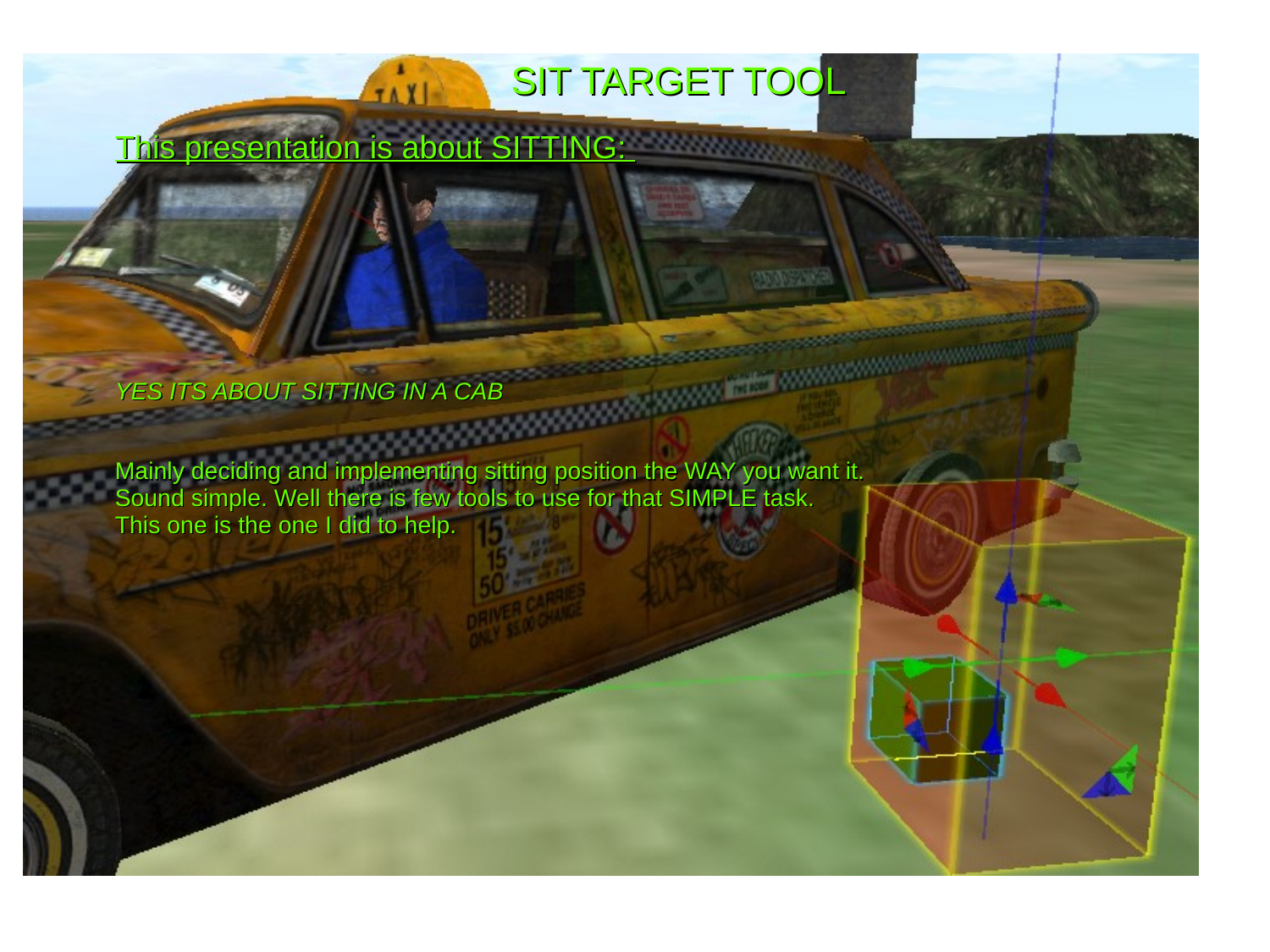### THE WAY OPENSIM WORKS:

### 1. You can sit ONE avatar per prim.

2. You can use ANY prim you want for sitting.

JAXI

- 3. If you select the whole object ( root ). The sit script defining sit position will reside in the root prim.
	- That sit position setting will by default.
- 4. The order of sitting position depend on where the sit script is located
	- first is the prim you select with the viewer menu.
	- If that prim does not have sitting information
	- the sit order is then the object link number with root being number  $1$ .
	- For a second seat the seat use is user selected prim having sit information.
	- If no information ( sit script ) then information provided by the NEXT available link number with sitting script is use..
- 5. The tool provides the required sitting information to use in sit script.
- 6. Now if we have a bus with 40 identical seats to use as sitting prim . You use the tool only ONCE. and use the result applied for each of ALL 40 identical seats.

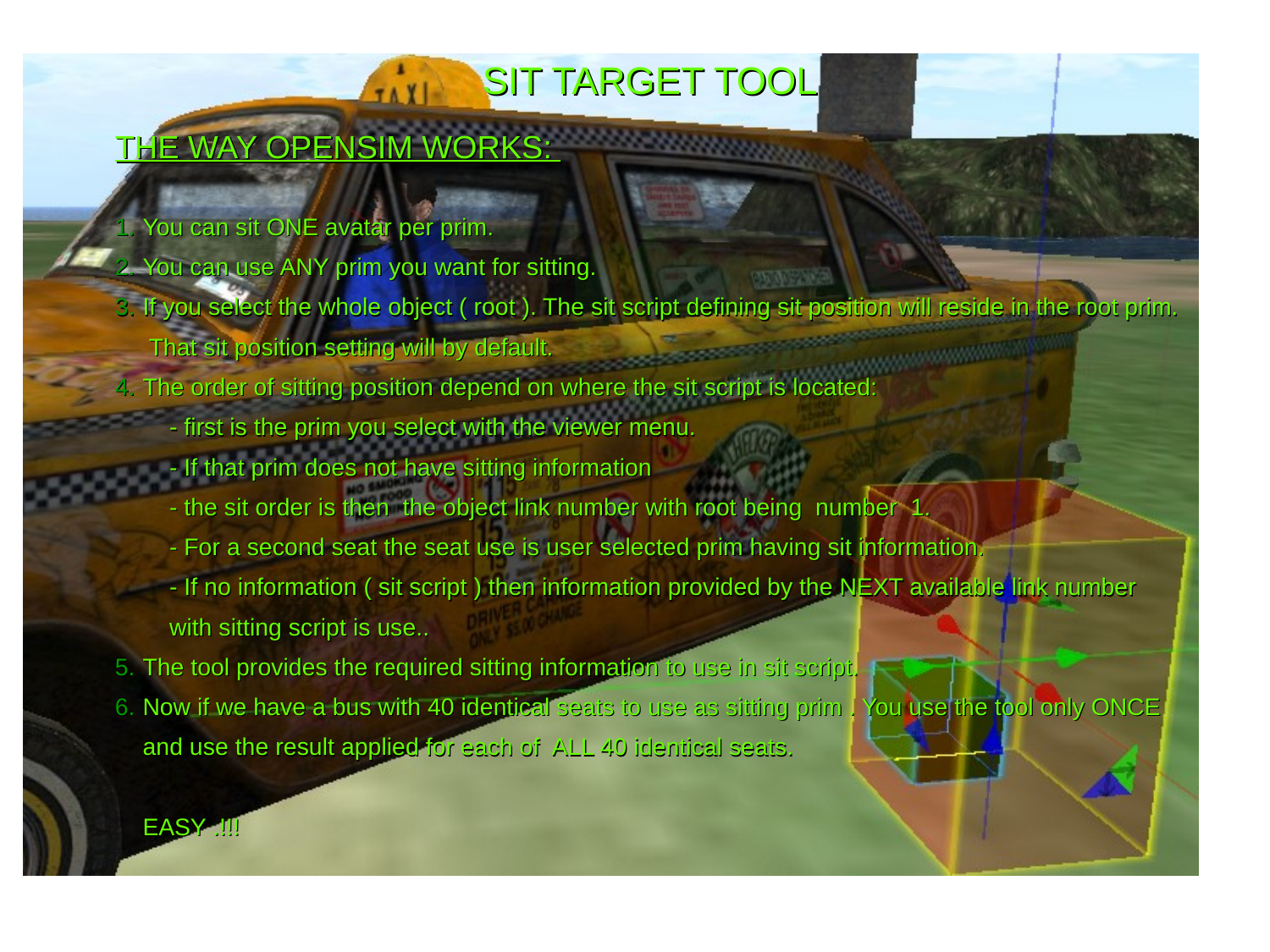#### SIT TARGET TOOL TAXI

#### **SETUP**

- Using the taxi as exemple we want to add 2 seat to it .
- We decided upfront to select the cab prim as the first sitting prim . This is because the cab is easy to select by user.
	- *(Remember prim selected is purely arbitrary but its easier to set a sit default on an accessible large prim first ).*
- 3. Then next user will also select the cab. So we can use any prim in the set for our next sit target definition.
- 4. We will use the back seat prim for the second sitting position record.

-----------------

We dont have animation for these seats but if we had one we would add it to the red cube inventory of the tool before using it.

We are now ready to use the sit tool.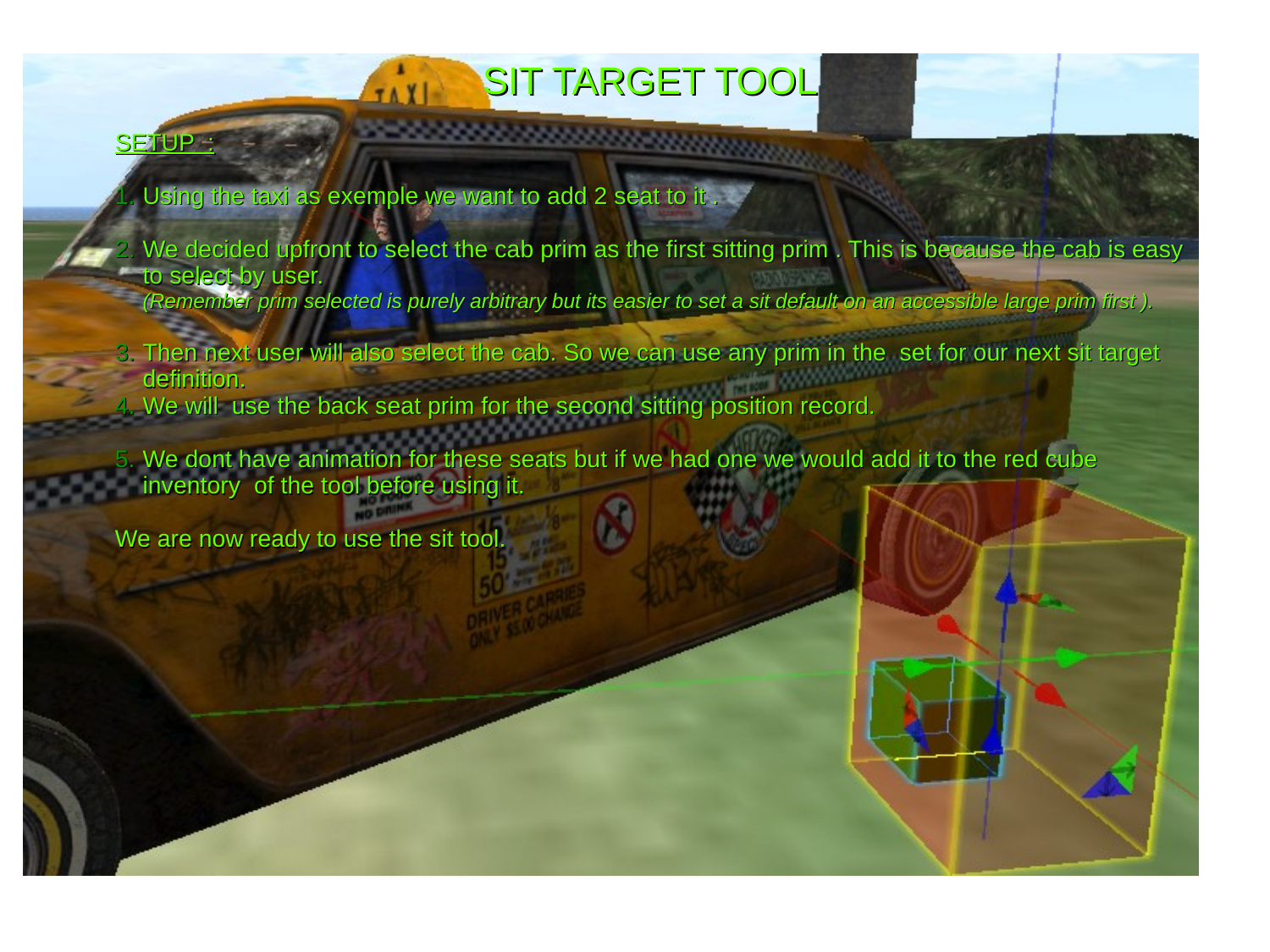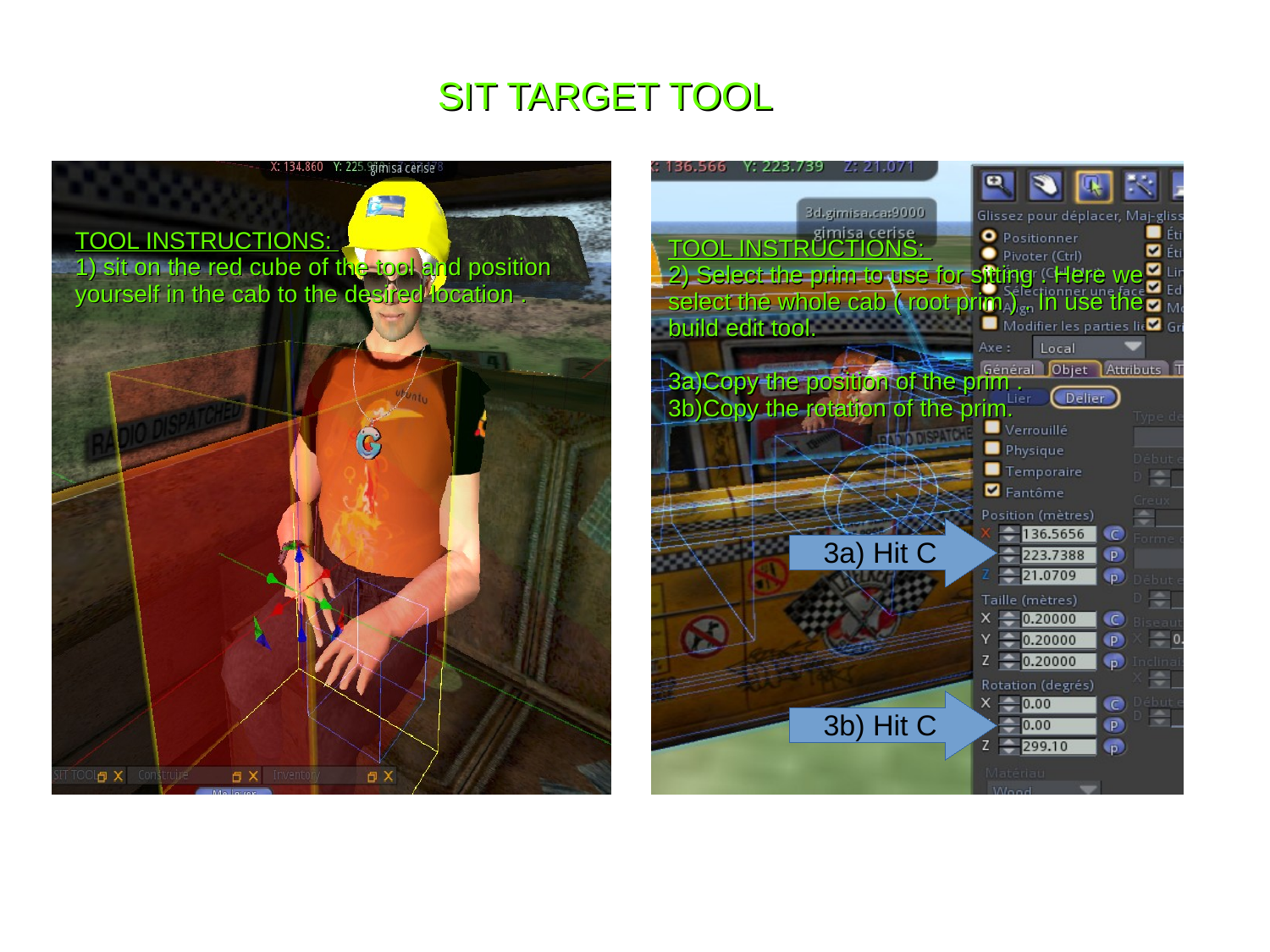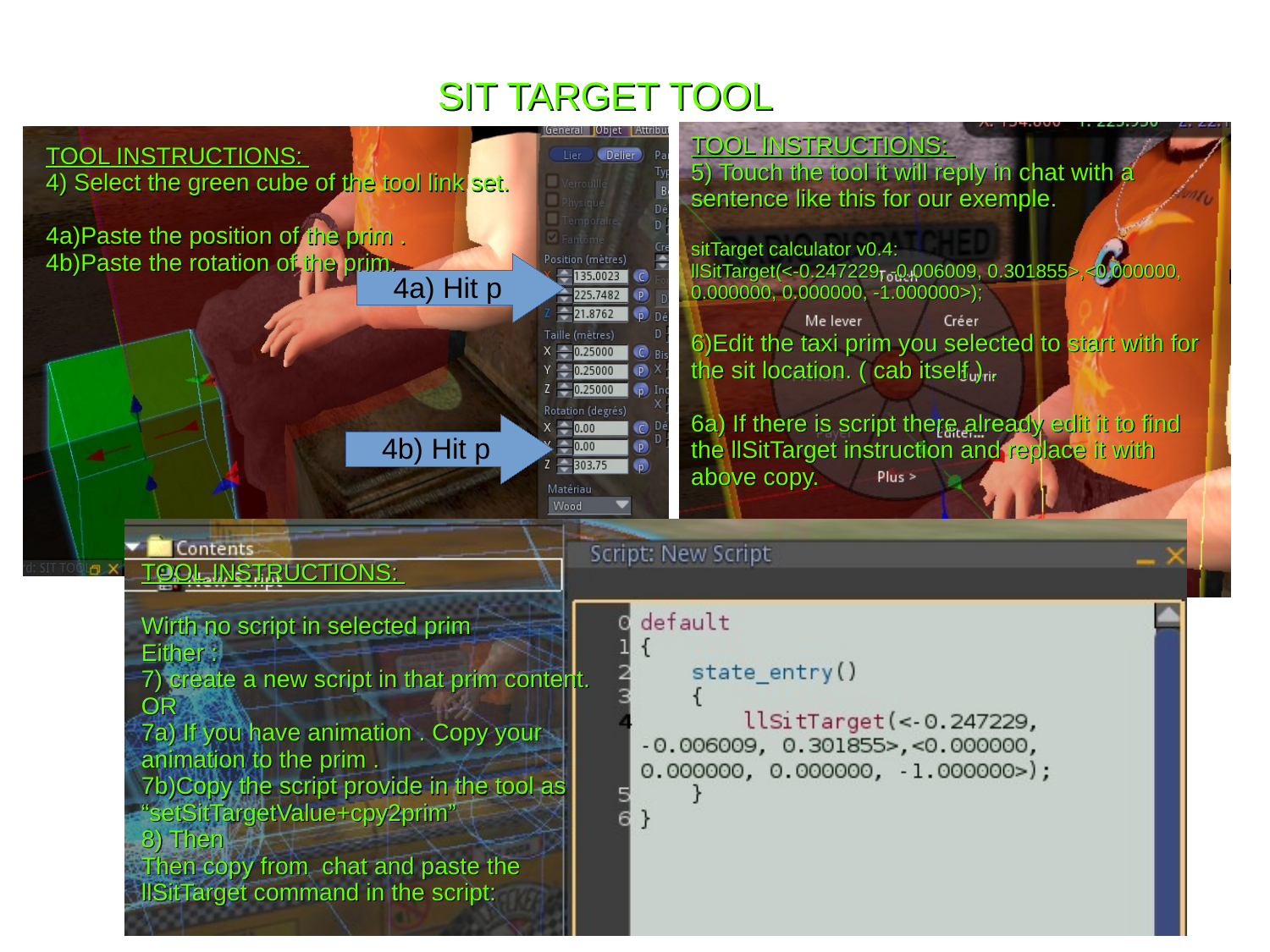Delier<sup>3</sup>

osition (mètres)  $-135.0023$ 

 $-21.8762$ Taille (mètres)

 $X = 0.25000$ 

 $-0.25000$ 

Rotation (degrés)

e  $0.25000$ 

 $\times = 0.00$ 

 $\bigoplus$  0.00

 $Z = 303.75$ 

Matériau

 $225.7482$  P

 $p$  Dé

C Bis

 $\mathbf{P} \times \mathbf{P}$ 

the Inc.

C Dé  $\overline{p}$ 

### DOING IT FOR THE SECOND SEAT:

1) sit on the red cube of the tool and position yourself in the cab to the desired location .



#### TOOL INSTRUCTIONS: 4) Select the green cube of the tool link set.

4b) Hit p

4b)Paste the rotation of the prim<sub>4a</sub>) Hit p 4a)Paste the position of the prim .